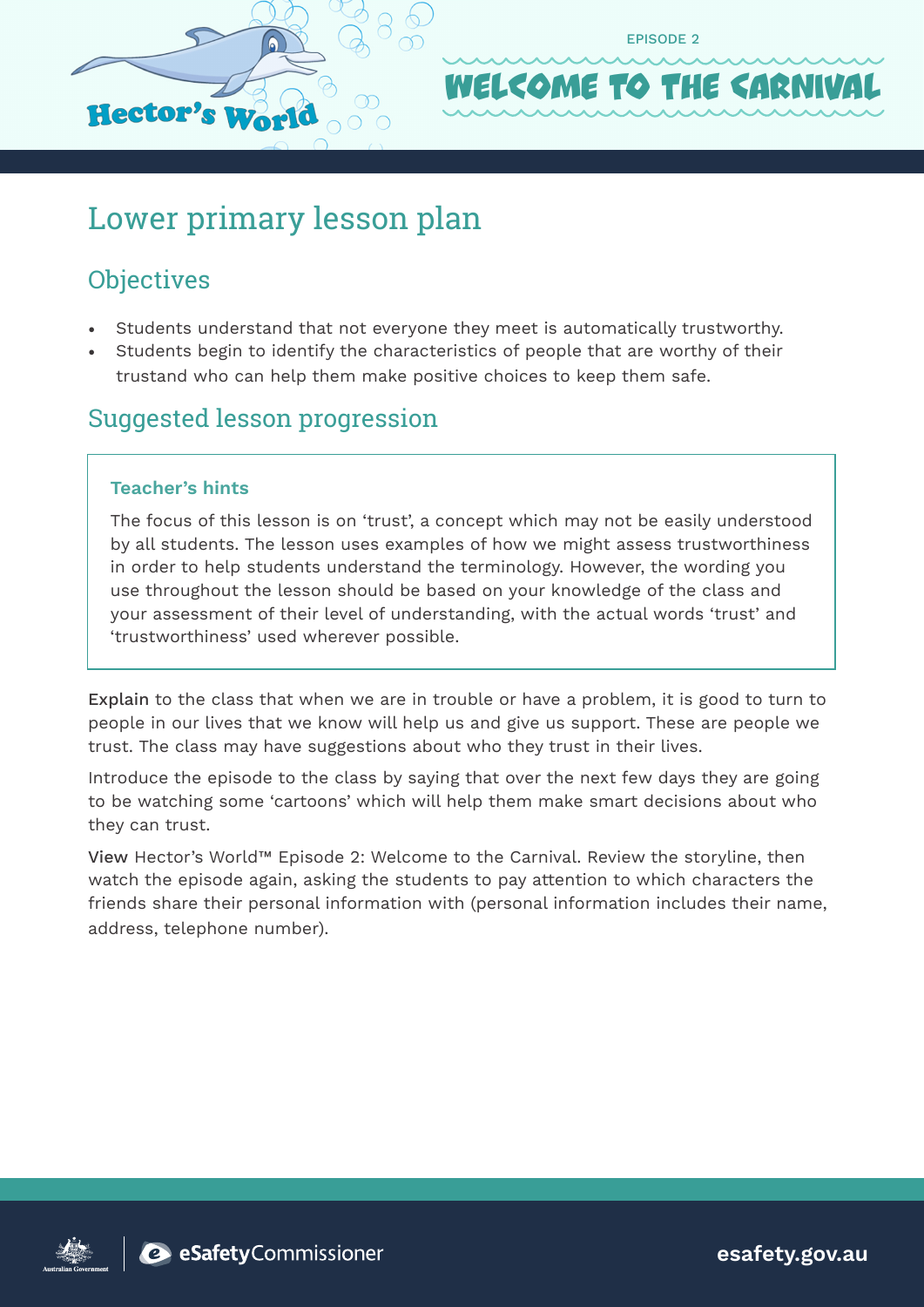# Activity

Distribute the worksheet 'Who do we trust in Hectors World?'. Have the class group themselves according to whether they think that character is to be trusted or not based on the behaviours and characteristics of each character. Run through these characters and what they did in the episode: Miss Finny, Mr Gurnard, Constable Solosolave, Squid, Humphrey. For example, ask students if they would trust 'Miss Finny' to stand on one side of the class and if they do not trust her, to stand on the other side of the class. Ask students to say why they made their decision when each group is formed. Discuss the answers.

Summarise that just like in the cartoon, there are people in our lives that we can rely on for help and support. These people are trustworthy. They are often people we have known for a long time, like Mr. Gurnard, or who have certain jobs within the community, like a police officer or teacher. There may also be people who are untrustworthy. It is not always easy to tell which is which, so children should always take time and consult with an adult, like a teacher or parent, when deciding whether a person can be trusted.

Using the worksheet, explain to the class that they are to circle which characters in the animation they think they can trust (in green), and those they can't (in red). When explaining the task you could prompt the students by reminding them about who tried to hide things from the friends, or who made the friends feel uncomfortable. Not every character on the worksheet has to be circled.

This activity could be completed together as a class, or individually at the students' workspaces.